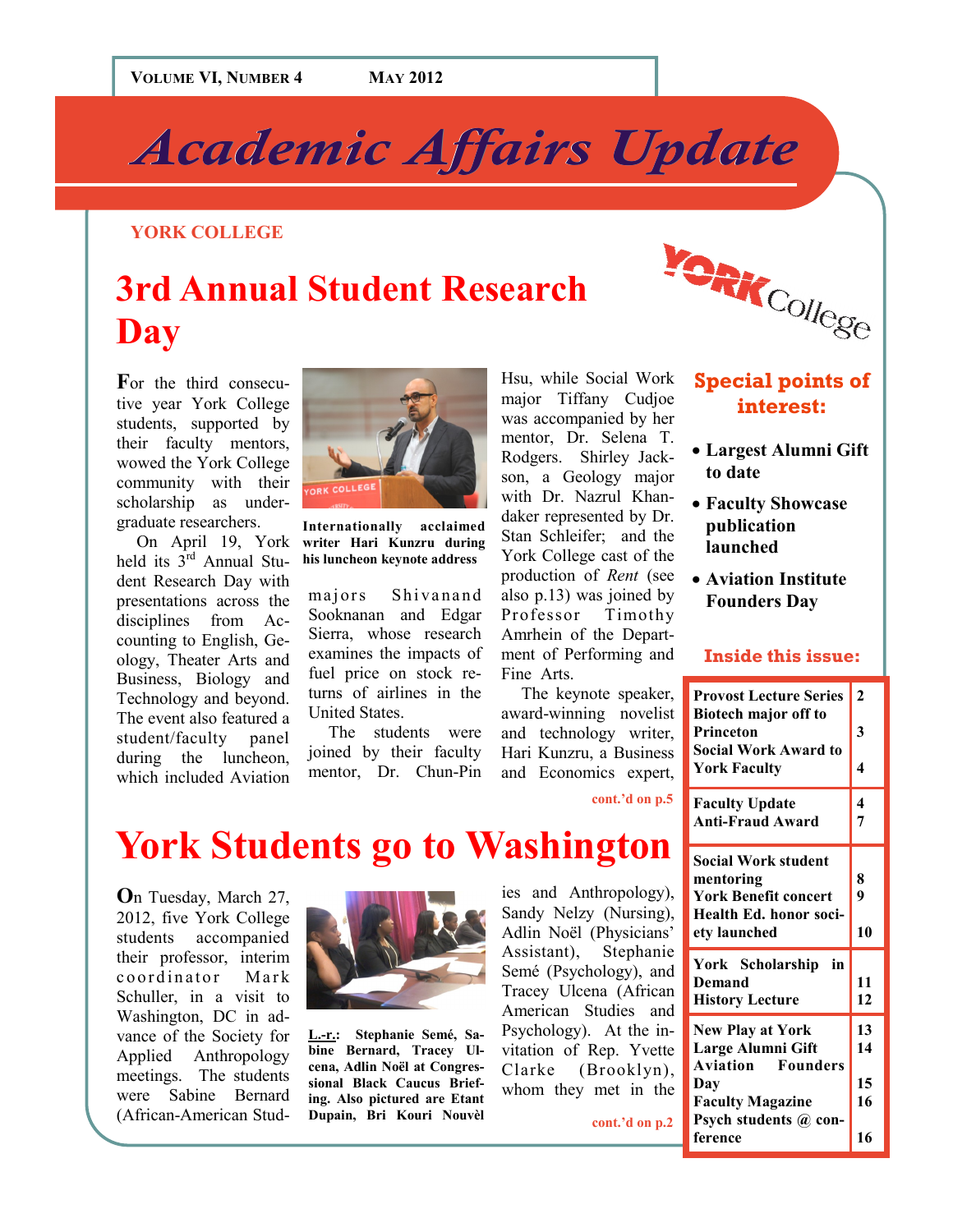#### **ACADEMIC%AFFAIRS%UPDATE**

**Page 4**

### **Social Work Professor Receives Another Award**



**Honorable Helen M. Marshall (Queens Bor**ough President), Execu**tive% Director% Joan%** Serrano Laufer **(Queensboro Council for** Social Welfare), Dr. **Selena T. Rodgers (York) College of The City Uni**versity of New York), **New York State Commis**sioner Arlene Gonzalez-**Sanchez** (Office of Alco**holism** and Substance Abuse), and President **Thomas% L.% Tedeschi% (Queensboro Council for Social Welfare)** 

**O**n March 30, 2012, Queensboro Council for Social Welfare, Inc. (QCSW), the Honorable Queens Borough President Helen M. Marshall, United Way of New York City, and the New York City Chapter of the National Association of Social Workers cohosted their 21st Annual Reception Honoring Oueens' Social Workers. The reception was held at Oueens Borough Hall.

As part of the ceremony, Borough President Helen M. Marshall presented four special awards: Eighth Annual Nita Henick Award, Eleventh" Annual" Fred" Kuo, Jr. Memorial Award, Seventeenth Annual Evelyn Pliego Memorial Social Work Student Award, and Lifetime Achievement Award

gers, employed with York College of The City University of New York as an Assistant Professor of Social Work was selected to receive the Eleventh Annual Fred Kuo, Jr. Memorial Award, which is presented each year at the QCSW reception to a Queens' social worker who fosters respect and understanding in human diversity. Fred Kuo, Jr. of Great Neck, NY, was a 53-year old Engineer who perished in the World Trade Center, Tower 2, 91st Floor on  $9/11/2001$ . "I never had the privilege to meet Mr. Kuo, Jr., but I am devoted to commemorating his legacy of respect and understanding in all humankind," said Rodgers.

Dr. Selena T. Rod-

To have Oueens Borough President Helen M. Marshall present her Declaration of Honor in recognition of Rodgers' years of dedicated service to the borough of Queens, the social work profession, and research on posttraumatic growth in diverse populations is a highlight of Professor Rodgers' career. Unforgettable was Borough President Marshall's designation of Friday, March 30th, 2012 as "Dr. Selena T. Rodgers Day." "It is rare to be bestowed with such a tribute and I am extremely humbled to be acknowledged with distinguished honorees" stated Rodgers.

The ceremony closed with Commissioner Gonzalez-Sanchez' (also a social worker) presenting 12 Oueens social workers with Outstanding Service Certificates.









**Duncan R.O.**, Sample, P.A., Bowd, C., Weinreb, R.N., & Zangwill, L.M. (2012). "Arterial spin labeling fMRI measurements of decreased blood flow in primary visual cortex correlates with decreased visual function in human glaucoma," in: *Journal of Vis Res.* 60C:51-60.